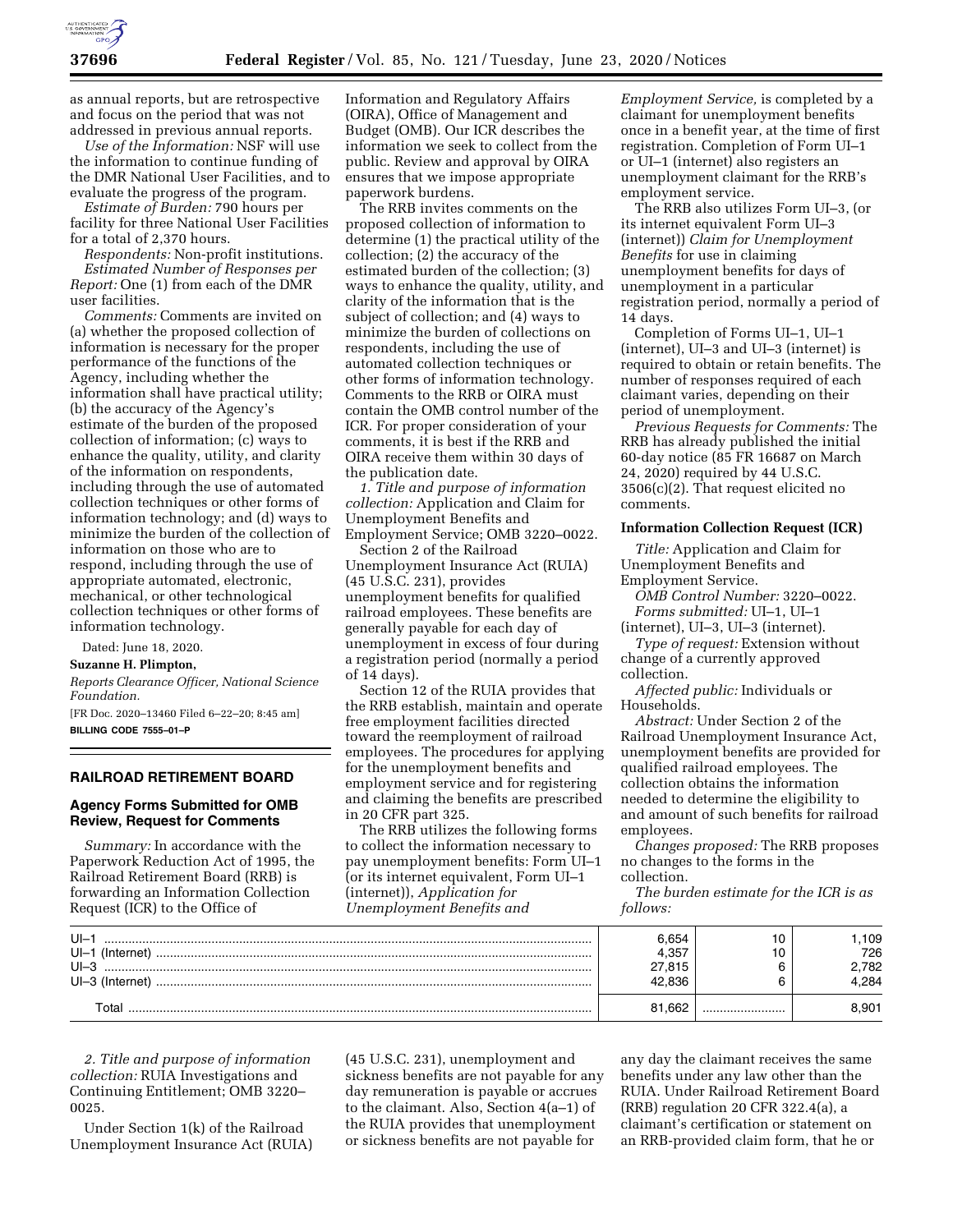she did not work on any day claimed and did not receive income such as vacation pay or pay for time lost, shall constitute sufficient evidence unless there is conflicting evidence. Further, under 20 CFR 322.4(b), when there is a question raised as to whether or not remuneration is payable or has accrued to a claimant with respect to a claimed day(s), an investigation shall be made with a view to obtaining information sufficient for a finding. The RRB utilizes the following three forms to obtain information from railroad employers, nonrailroad employers, and claimants, that is needed to determine whether a claimed day(s) of unemployment or sickness were improperly or fraudulently claimed: Form ID–5i, Request for Employment Information; Form ID–5R (SUP), Report of Employees Paid RUIA Benefits for Every Day in Month Reported as Month of Creditable Service; and Form UI–48, Statement Regarding Benefits Claimed for Days Worked. Completion is voluntary. One response is requested of each respondent.

To qualify for unemployment or sickness benefits payable under Section 2 of the Railroad Unemployment Insurance Act (RUIA), a railroad employee must have certain qualifying earnings in the applicable base year. In addition, to qualify for *extended* or *accelerated* benefits under Section 2 of the RUIA, a railroad employee who has exhausted his or her rights to normal

benefits must have at least 10 years of railroad service (under certain conditions, military service may be credited as months of railroad service). Accelerated benefits are unemployment or sickness benefits that are payable to a railroad employee before the regular July 1 beginning date of a benefit year if an employee has 10 or more years of service and is *not* qualified for benefits in the current benefit year.

During the RUIA claims review process, the RRB may determine that unemployment or sickness benefits cannot be awarded because RRB records show insufficient qualifying service and/or compensation. When this occurs, the RRB allows the claimant the opportunity to provide additional information if they believe that the RRB service and compensation records are incorrect.

Depending on the circumstances, the RRB provides the following forms to obtain information needed to determine if a claimant has sufficient service or compensation to qualify for unemployment or sickness benefits. Form UI–9, *Statement of Employment and Wages;* Form UI–44, *Claim for Credit for Military Service;* Form ID–4U, *Advising of Service/Earnings Requirements for Unemployment Benefits;* and Form ID–4X, *Advising of Service/Earnings Requirements for Sickness Benefits.* Completion of these forms is required to obtain or retain a benefit. One response is required of each respondent.

*Previous Requests for Comments:* The RRB has already published the initial 60-day notice (85 FR 16688 on March 24, 2020) required by 44 U.S.C. 3506(c)(2). That request elicited no comments.

#### **Information Collection Request (ICR)**

*Title:* RUIA Investigations and Continuing Entitlement.

*OMB Control Number:* 3220–0025.

*Forms submitted:* UI–9, UI–44, UI–48, ID–4U, ID–4X, ID–5I, ID–5R (SUP).

*Type of request:* Revision of a currently approved collection.

*Affected public:* Private Sector; Businesses or other for profits.

*Abstract:* The information collection has two purposes. When RRB records indicate that railroad service and/or compensation is insufficient to qualify a claimant for unemployment or sickness benefits, the RRB obtains information needed to reconcile the compensation and/or service on record with that claimed by the employee. Other forms in the collection allow the RRB to determine whether unemployment or sickness benefits were improperly obtained.

*Changes proposed:* The RRB proposes the following change to all forms, except ID–5R (SUP): Change PRA/PA notice to update the officer title and update the RRB zip code.

*The burden estimate for the ICR is as follows:* 

| Form No.  | Annual<br>responses | Time<br>(minutes) | Burden<br>(hours) |
|-----------|---------------------|-------------------|-------------------|
| $U - 9$   | 69                  |                   |                   |
| $UI - 44$ |                     |                   |                   |
| $UI - 48$ | 14                  |                   |                   |
| $ID-4U$   | 35                  |                   |                   |
|           | 25                  |                   |                   |
|           | .050                |                   | 262               |
|           | 400                 |                   | 67                |
| ⊺otal     | -603                |                   | 349               |

*3. Title and purpose of information collection:* Public Service Pension Questionnaires; OMB 3220–0136.

Public Law 95–216 amended the Social Security Act of 1977 by providing, in part, that spouse or survivor benefits may be reduced when the beneficiary is in receipt of a pension based on employment with a Federal, State, or local governmental unit. Initially, the reduction was equal to the full amount of the government pension.

Public Law 98–21 changed the reduction to two-thirds of the amount of the government pension. Public Law 108–203 amended the Social Security

Act by changing the requirement for exemption to public service offset, that Federal Insurance Contributions Act (FICA) taxes be deducted from the public service wages for the last 60 months of public service employment, rather than just the last day of public service employment.

Sections  $4(a)(1)$  and  $4(f)(1)$  of the Railroad Retirement Act (RRA) (45 U.S.C. 231) provides that a spouse or survivor annuity should be equal in amount to what the annuitant would receive if entitled to a like benefit from the Social Security Administration. Therefore, the public service pension

(PSP) provisions apply to RRA annuities. RRB regulations pertaining to the collection of evidence relating to public service pensions or worker's compensation paid to spouse or survivor applicants or annuitants are found in 20 CFR 219.64c.

The RRB utilizes Form G–208, Public Service Pension Questionnaire, and Form G–212, Public Service Monitoring Questionnaire, to obtain information used to determine whether an annuity reduction is in order. Completion of the forms is voluntary. However, failure to complete the forms could result in the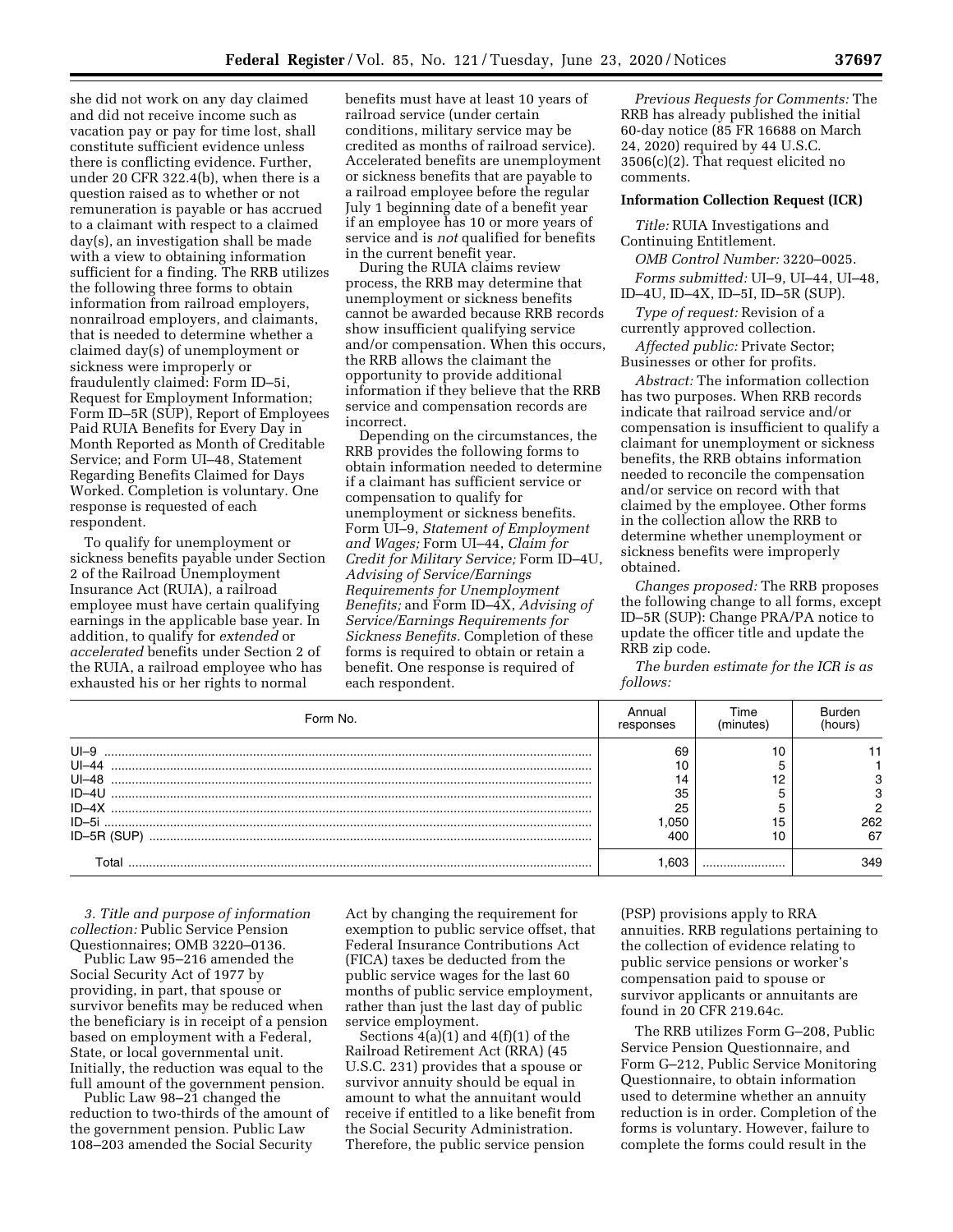nonpayment of benefits. One response is requested of each respondent.

*Previous Requests for Comments:* The RRB has already published the initial 60-day notice (85 FR 16689 on March 24, 2020) required by 44 U.S.C. 3506(c)(2). That request elicited no comments.

# **Information Collection Request (ICR)**

*Title:* Public Service Pension Questionnaires.

*OMB Control Number:* 3220–0136. *Forms submitted:* G–208 and G–212. *Type of request:* Extension without change of a currently approved

collection. *Affected public:* Individuals or Households.

*Abstract:* A spouse or survivor annuity under the Railroad Retirement Act may be subjected to a reduction for a public service pension. The questionnaires obtain information

needed to determine if the reduction applies and the amount of such reduction.

*Changes proposed:* The RRB proposes no changes to the forms in the collection.

*The burden estimate for the ICR is as follows:* 

| Form No.               | Annual<br>responses | Time<br>(minutes) | Burden<br>(hours) |
|------------------------|---------------------|-------------------|-------------------|
| $G - 208$<br>$G - 212$ | 70<br>100           | 16<br>15          | 19<br>275         |
| Total                  | 170                 |                   | 294               |

*4. Title and purpose of information collection:* Report of Medicaid State Office on Beneficiary's Buy-In Status; OMB 3220–0185.

Under Section 7(d) of the Railroad Retirement Act (45 U.S.C. 231), the RRB administers the Medicare program for persons covered by the railroad retirement system. Under Section 1843 of the Social Security Act, states may enter into ''buy-in agreements'' with the Secretary of Health and Human Services for the purpose of enrolling certain groups of low-income individuals under the Medicare medical insurance (Part B) program and paying the premiums for their insurance coverage. Generally, these individuals are categorically needy under Medicaid and meet the eligibility requirements for Medicare Part B. States can also include in their buy-in agreements, individuals who are eligible for medical assistance only. The RRB uses Form RL–380–F, Report to State Medicaid Office, to obtain information needed to determine if certain railroad beneficiaries are entitled to receive Supplementary Medical Insurance program coverage under a state buy-in agreement in states in which they reside. Completion of Form RL–380–F is voluntary. One response is received from each respondent.

*Previous Requests for Comments:* The RRB has already published the initial 60-day notice (85 FR 16689 on March 24, 2020) required by 44 U.S.C. 3506(c)(2). That request elicited no comments.

## **Information Collection Request (ICR)**

*Title:* Report of Medicaid State Office

on Beneficiary's Buy-In Status. *OMB Control Number:* 3220–0185. *Forms submitted:* RL–380–F. *Type of request:* Revision of a

currently approved collection.

*Affected public:* State, Local, and Tribal Governments.

*Abstract:* Under the Railroad Retirement Act, the Railroad Retirement Board administers the Medicare program for persons covered by the railroad retirement system. The collection obtains the information needed to determine if certain railroad beneficiaries are entitled to receive Supplemental Medical Insurance program coverage under a state buy-in agreement in states in which they reside.

*Changes proposed:* The RRB proposes the following changes to Form RL–380– F: Remove the word ''claim'' from the second box on the right side and remove the word ''claim'' and replaced with ''Medicare'' for question 4.

*The burden estimate for the ICR is as follows:* 

| Form No. | Annual    | Time      | Burden  |
|----------|-----------|-----------|---------|
|          | responses | (minutes) | (hours) |
| RL-380-F | 600       | 10        | 100     |

*5. Title and purpose of information collection:* Self-Employment/Corporate Officer Work and Earnings Monitoring; OMB 3220–0202.

Section 2 of the Railroad Retirement Act (RRA) (45 U.S.C. 231) provides for the payment of disability annuities to qualified employees. Section 2 also provides that if the Railroad Retirement Board (RRB) receives a report of an annuitant working for a railroad or earning more than prescribed dollar amounts from either nonrailroad employment or self-employment, the annuity is no longer payable, or can be reduced, for the months worked. The regulations related to the nonpayment

or reduction of the annuity by reason of work are prescribed in 20 CFR 220.160– 220.164.

Some activities claimed by the applicant as ''self-employment'' may actually be employment for someone else (*e.g.,* training officer, consultant, salesman). Title 20 CFR 216.22(c) states, for example, that an applicant is considered an employee, and not selfemployed, when acting as a corporate officer, since the corporation is the applicant's employer. Whether the RRB classifies a particular activity as selfemployment or as work for an employer depends upon the circumstances in

each case. The circumstances are prescribed in 20 CFR 216.21–216.23.

Certain types of work may actually indicate an annuitant's recovery from disability. Regulations related to an annuitant's recovery from disability for work are prescribed in 20 CFR 220.17– 220.20.

In addition, the RRB conducts continuing disability reviews (also known as a CDR), to determine whether the annuitant continues to meet the disability requirements of the law. Payment of disability benefits and/or a beneficiary's period of disability will end if medical evidence or other information shows that an annuitant is